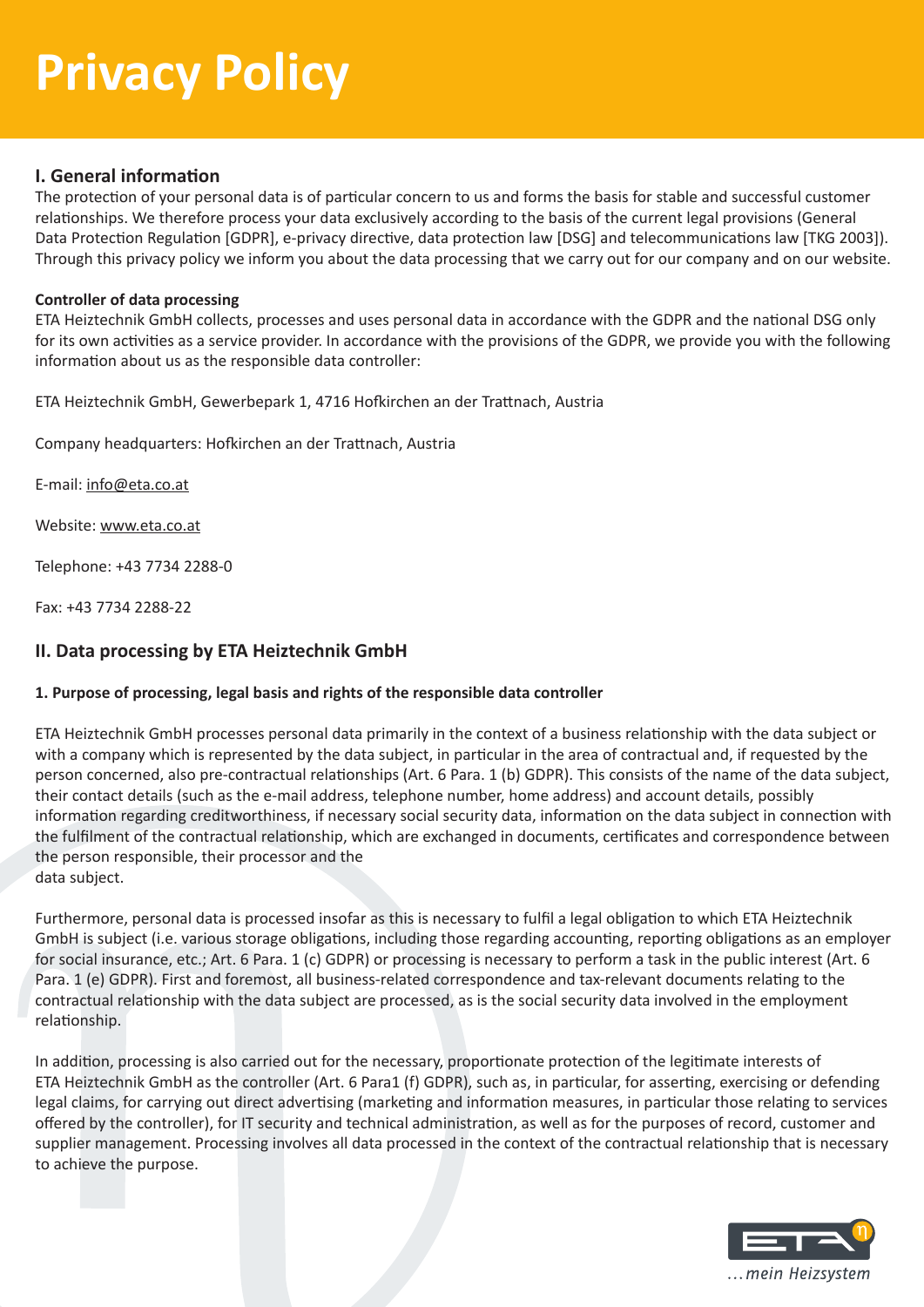### **2. Potential recipients of personal data**

Within the meaning of Article 13 Para. 1 (e) GDPR, the following categories of recipients are defined:

- Tax consultants and auditors, order processors (IT and back office service provider) consulted by the controller
- Courts (especially in disputes with customers and suppliers) and authorities (tax offices, etc.) as well as opponents in judicial or official proceedings;
- (Judicial and extrajudicial) experts;
- Third-party providers and cooperation partners (credit card providers, banks, substitutes, correspondence firms);
- Lawyers and law firms consulted by the controller for examination or consultation on legal issues;

### **3. Storage and retention of personal data**

The personal data will be stored for as long as is necessary to achieve the purpose, in particular for the complete fulfilment of the entire business relationship (from the pre-contractual initiation through execution to the conclusion of the contract) as well as to fulfil legal obligations in accordance with specified storage and documentation provisions (such as the 7-year retention periods of contracts and other documents as well as the related correspondence according to UGB, BAO, UStG, etc.).

In addition, personal data is stored for the necessary assertion, exercising or defence of legal claims, whereby the statutory limitation periods according to the General Civil Code - ABGB must be taken into account, which can lead to the requirement for storage of documents for up to 30 years after the conclusion of the contractual relationship.

Data from applicants who are not hired will be deleted seven months after the application process has been completed, unless consent has been given to retain the evidence. When hiring, the applicant's data is stored until the termination of the contractual relationship or for the purposes mentioned in the previous paragraph.

In the case of consent being given (especially when sending electronic messages), the data is stored until the data subject withdraws consent, which they can do at any time, whereby the withdrawal does not affect the processing up to that point.

### **4. Data subject rights**

According to the GDPR, the following data subject rights exist, with the exceptions provided for in the respective provisions:

- Right to information (Art. 15 of the GDPR),
- Right to correction (Art. 16 of the GDPR),
- Right to deletion (Art. 17 of the GDPR),
- Right to limitation of processing (Art. 18 of the GDPR),
- Right to data portability (Art. 20 of the GDPR),
- Right to objection to processing (Art. 21 of the GDPR),
- Right to lodge a complaint with the supervisory authorities (Art. 77 of the GDPR, in particular with the Austrian Data Protection Authority - DSB),
- Right to revoke the consent given to the future processing of personal data at any time (Art. 7 Para. 3 of the GDPR), without affecting the legality of the processing carried out based on the consent up to the point of revocation.

In order to exercise these rights, the controller is one of those whose contact information is listed in II.1., who is available for the addressing of questions at any time.

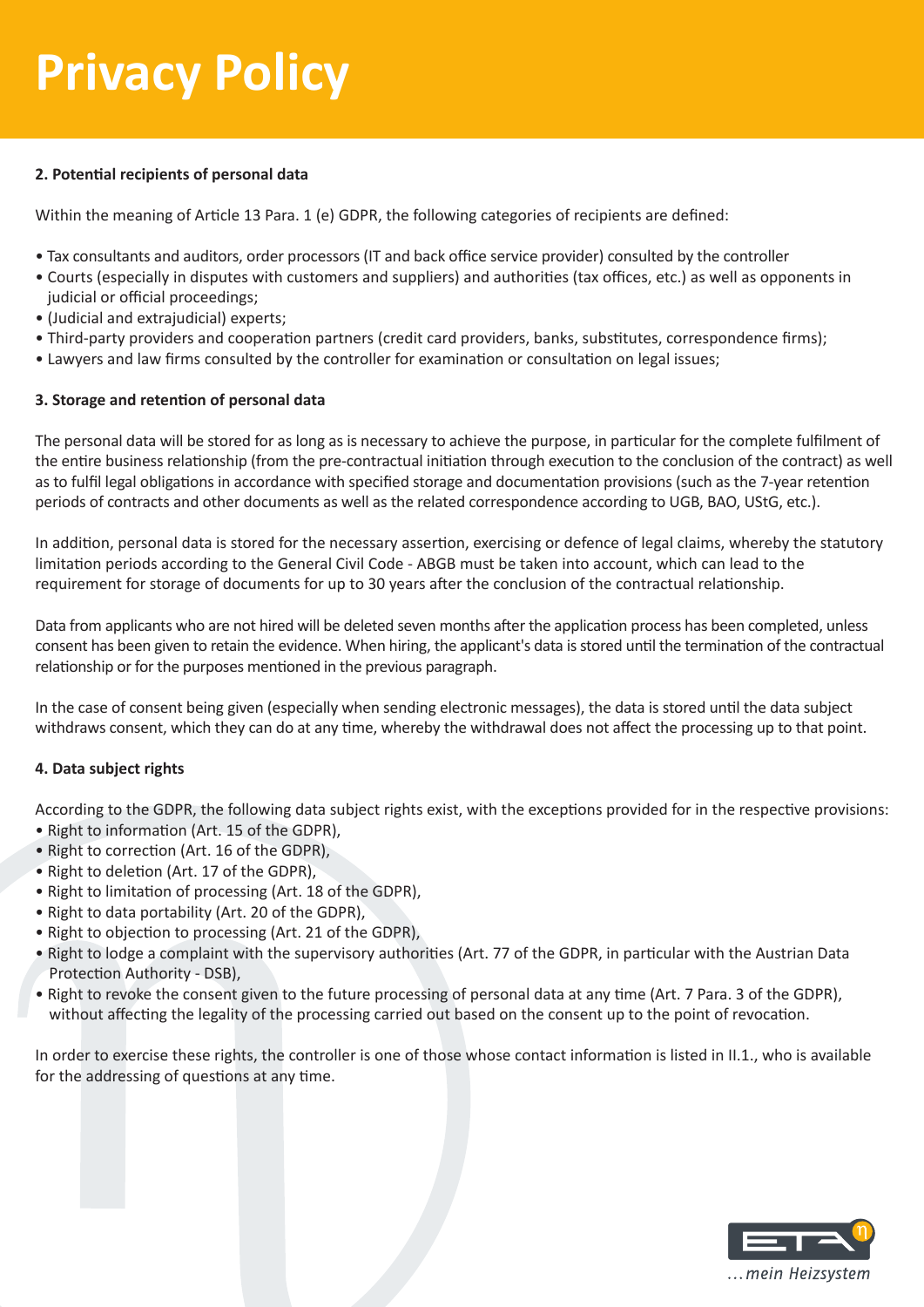### **5. Right to object and direct marketing**

If personal data is processed for direct marketing purposes in accordance with Art.21 Para. 2 GDPR, the data subject has the right to object at any time to the processing of personal data. In the event of such an objection, the personal data processed for direct marketing will no longer be processed for these purposes in the future.

### **6. Obligation to provide personal data**

The provision of personal data is required by law or is based on contractual obligations, insofar as the data subject is obliged to provide this, and failure to do so could result in the cancellation of the business relationship.

### **7. Information to be provided where personal data has not been obtained from the data subject (Art. 14 GDPR)**

As the data controller, in individual cases, ETA Heiztechnik GmbH (for contact details, see point II.1.) may not collect data from the data subject themselves, but instead from other sources, whereby information is only available from publicly accessible databases, from customers/suppliers, from credit bureaus or from subsidiaries, such as:

- Commercial register data of various agencies authorised by the BMVRDJ, such as lexunited, IMD and others; Land register data from the court, notaries or via the internet; Data on trading from the Federal GISA trade information system
- Creditworthiness data including data on payment behaviour (by requests submitted to the KSV, AKV, ÖVC, ISA)
- Insolvency data (particularly from the Federal edict file)
- Registration data from the respective registration authorities (municipal office, magistrate of statutory cities or magistrate district office in Vienna)
- Information about the data subject from search engines, social networks, various websites
- Information regarding contact, payment behaviour, business relationships of customers/suppliers or their business partners if the data subject is a competitor of ETA Heiztechnik GmbH

The data that ETA Heiztechnik GmbH collects and stores about the data subject from these sources is limited to contact information (email address, telephone number, postal address), any information on the function and assignment/responsibility within the company, data relating to the professional career, whereby information about the professional and training-related career of the data subject can also be obtained from public sources, as well as data in contractual documents and related documents.

The processing of this data takes place as a result of the overriding legitimate interest of ETA Heiztechnik GmbH for efficient communication for business purposes and with regard to proper application management (Art. 6 Para. 1 (f) GDPR). The data processed in this way by ETA Heiztechnik GmbH will be stored according to the deadlines specified within II.3.

The data subject receives the same rights in the scope of the collection of their data from third parties as those mentioned in II.4.

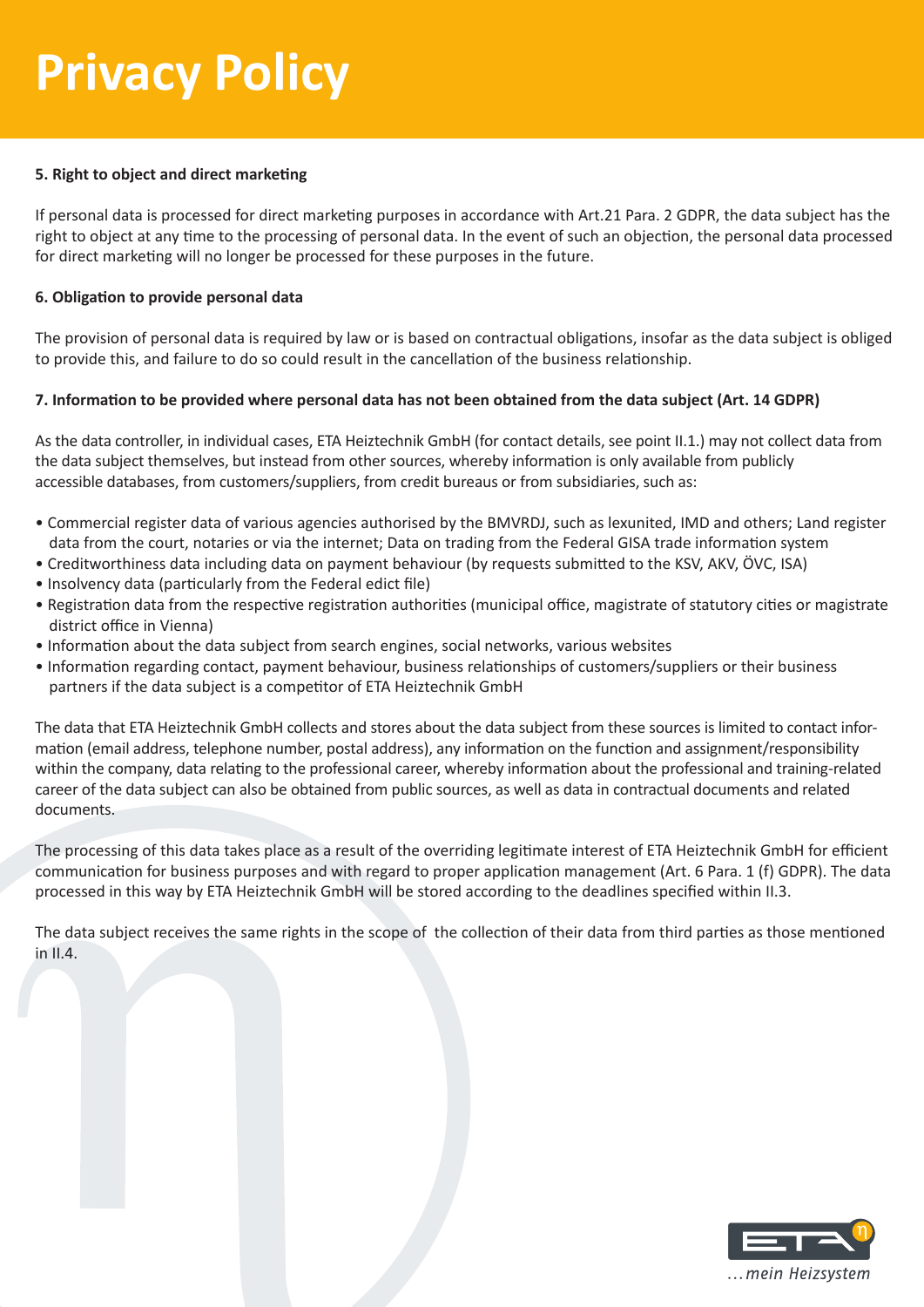## **III. Data processing by ETA Heiztechnik GmbH on their websites www.eta.co.at, www.meineta.at and simulator.meineta.at**

### **1. Purpose of processing, legal basis and rights of the responsible data controller**

Processing takes place in connection with the use of the website in order to be able to create usage statistics, to make the website available, and to be able to optimise the offers of the website, to respond to inquiries, to process the order, and to register on the website (Art. 6 Para. 1 (f) and (a) GDPR). The browser type and version, model ID of a mobile phone and a generic device identifier, the operating system used, the website from which the user visits the websites of ETA Heiztechnik GmbH (reference URL), the website that the user visits, the date and time of access, the IP address of the user's computer and all information provided by filling out the form on the website are collected.

### **2. (Potential) recipients of personal data**

The following recipients are considered within the meaning of Article 13 Para. 1 (e) GDPR:

- Marketing agency: Innpuls Werbeagentur GmbH, Volksfeststrasse 16/1, 4910 Ried im Innkreis, Austria;
- Hosting provider: Mittwald CM Service GmbH & Co KG, Königsbergerstrasse 4-6, 32339 Espelkamp, Germany.

### **3. Storage and retention of personal data**

The data collected when you visit the website is temporarily stored for a specific purpose (in the case of a user registration (Article 6 Para. 1 (a) GDPR) until further notice), providing there is no legal obligation to retain it for longer, or that extended retention is required to help identify attacks on the websites, or for the necessary assertion, exercising or defence of legal claims (see point II. 3). If you contact us by e-mail, the data you provide will be stored by us for the duration of your inquiry and any related follow-up questions. We will not pass on this data without your consent.

### **4. Data subject rights**

See II.4.

### **5. Tools used when using the website**

### Cookies

In order for you to be able to use the ETA Heiztechnik GmbH web offer without restriction and for IT security purposes, we use so-called "cookies". Cookies are small files that enable the recognition of the user and an analysis of your use of our websites. A randomly generated unique identification number is stored in these files. A cookie also contains information about its origin and the storage period. Cookies cannot access, read or modify any other data on your computer.

The cookies set by ETA Heiztechnik GmbH do not pose a risk to the user's computer system, as they do not cause any damage and do not contain viruses or similar. Most cookies on these websites are automatically deleted (session cookies). ETA Heiztechnik GmbH also uses permanent cookies to recognise you when you visit ETA Heiztechnik GmbH's websites again. You can delete these permanent cookies manually in your browser at any time. The use of cookies can be prevented by changing the relevant browser settings. If your browser supports "Do-Not-Track" technology and you have enabled it, no user profile will be created during your visit. Please note that blocking or deleting cookies may affect your online experience and prevent you from using these websites in full.

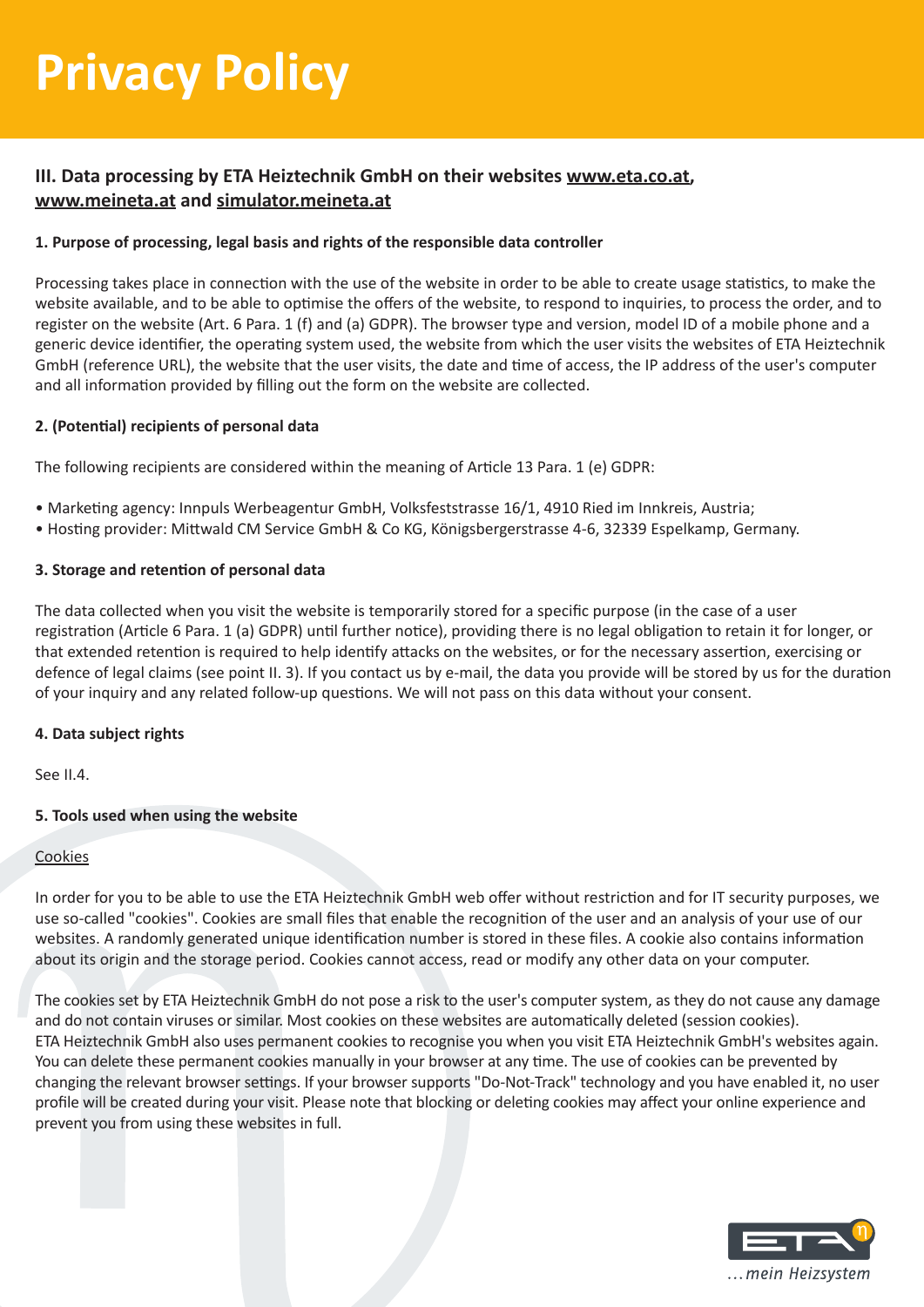ETA Heiztechnik GmbH sets cookies in accordance with the Union law and national legal situation (Art. 5 Para. 2 of the e-privacy directive or § 96 Para. 3 of TKG 2003). By agreeing to the use of cookies and through your browser settings, you allow the use of cookies. This consent can be revoked at any time; the use is also based on a legitimate interest in accordance with Article 6 Para. 1 (e) GDPR (online service offer), whereby the use can be revoked under the conditions of Article 21 of the GDPR.

The following cookies are used by ETA Heiztechnik GmbH:

| <b>Name</b>                                          | <b>Creator</b>         | <b>Storage dura-</b><br>tion | <b>Purpose</b>                                                                                                                   |  |  |  |
|------------------------------------------------------|------------------------|------------------------------|----------------------------------------------------------------------------------------------------------------------------------|--|--|--|
| <b>Technical cookies</b>                             |                        |                              |                                                                                                                                  |  |  |  |
| CookieScriptConsent                                  | cookie-script.com      | 30 days                      | stores the information relating to whether the user has confirmed the<br>use of cookies.                                         |  |  |  |
| fe_typo_user                                         | Typo3                  | Session                      | for functionality and usability of the Typo3 page                                                                                |  |  |  |
| <b>JSESSIONID</b>                                    | <b>ETA Heiztechnik</b> | Session                      | For the basic functioning of the meinETA application                                                                             |  |  |  |
| cookieConsent re-<br>memberMe                        | ETA Heiztechnik        | Permanent                    | For the basic functioning of the meinETA application                                                                             |  |  |  |
| cookieConsent<br>shown                               | ETA Heiztechnik        | Permanent                    | For the basic functioning of the meinETA application                                                                             |  |  |  |
| <b>Statistics cookies</b>                            |                        |                              |                                                                                                                                  |  |  |  |
| _gat                                                 | Google                 | Session                      | This cookie is linked to Google Universal Analytics and serves to<br>distinguish users and collect data about the user's visit.  |  |  |  |
| _ga                                                  | Google                 | Permanent                    | This cookie is linked to Google Universal Analytics and serves to<br>distinguish users and collect data about the user's visit.  |  |  |  |
| _gid                                                 | Google                 | 1 day                        | This cookie is linked to Google Universal Analytics and serves to d<br>istinguish users and collect data about the user's visit. |  |  |  |
| Cookies for the "stay logged in" function (optional) |                        |                              |                                                                                                                                  |  |  |  |
| rememberMe                                           | ETA Heiztechnik        | 2 weeks*                     | Specifies whether the user should be automatically logged on the next<br>time they visit www.meineta.at.                         |  |  |  |
| rememberMeHash                                       | <b>ETA Heiztechnik</b> | 2 weeks*                     | Value for User ID                                                                                                                |  |  |  |
| rememberMeLogin                                      | ETA Heiztechnik        | 2 weeks*                     | Encrypted username for www.meineta.at                                                                                            |  |  |  |

\*remain valid for two weeks from the last automatic registration

| <b>Name</b>                   | Location                                               | <b>Website</b>        |
|-------------------------------|--------------------------------------------------------|-----------------------|
| Cookie script (Objectis Ltd.) | Žalgirio st. 88, LT-09303 Vilnius, Lithuania           | www.cookie-script.com |
| Typo3 Association             | Baar, Switzerland                                      | www.typo3.org         |
| Google LLC                    | Mountain View, California, United States               | www.google.com        |
| ETA Heiztechnik GmbH          | 4716 Hofkirchen a. d. Tr., Gewerbepark 1, Aus-<br>tria | www.eta.co.at         |

### Social media cookies

Social media plugins are integrated within the eta.co.at webpages in order to allow the recommending and sharing of articles in social networks. These include the following social networks:

| <b>Name</b>    | Location                                 | <b>Website</b>   |
|----------------|------------------------------------------|------------------|
| Facebook, Inc. | Menlo Park, California, United States    | www.facebook.com |
| Twitter, Inc.  | San Francisco, California, United States | www.twitter.com  |

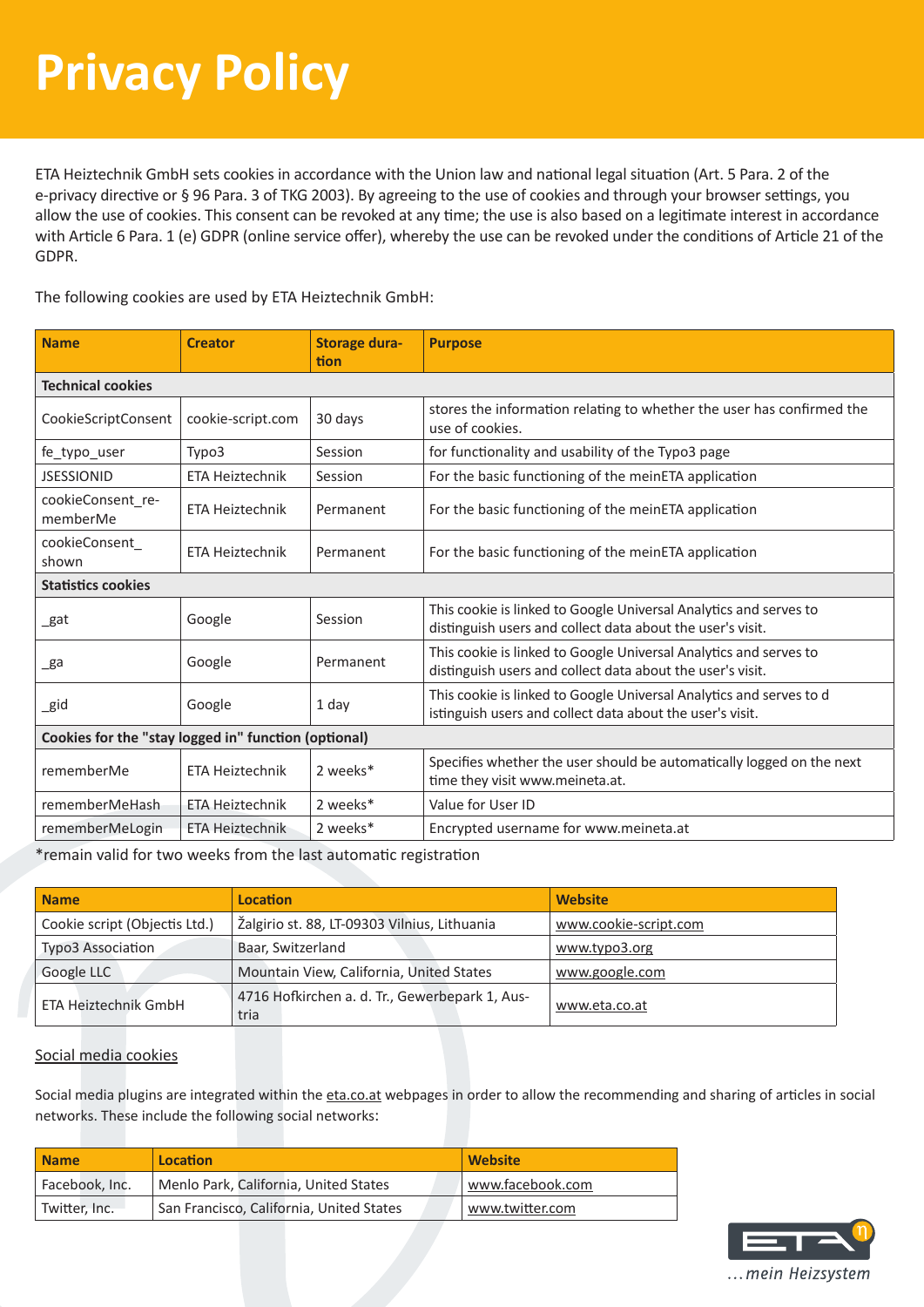When you visit a website that contains such a plugin, your browser establishes a direct connection to the Facebook and Twitter servers. The content of the plugin is transmitted directly to your browser by the respective provider and integrated into the website. By integrating the plugins, the providers receive the information that you have accessed the corresponding website of our internet offer, even if you do not have a profile of the respective social networks or are currently not logged in with your profile.

If you are logged into one of the social networks, the provider is able to attribute your visit to our website to your profile on the respective social networks. When interacting with plug-ins, for example when clicking the "Like" button, the corresponding information is also transmitted directly to a server of the social network provider and stored there. In addition, the information can be published on your account in the social network and be visible to your contacts there.

Data will only be transferred to third parties if users click on one of the icons shown in the social media bar and thereby give their consent. eta.co.at has no influence over cookies created by Facebook, Twitter etc., nor does eta.co.at have access to them.

### Web analytics

The websites use Google Analytics, a web analysis tool from Google Inc, 1600 Amphitheatre Parkway, Mountain View, CA 94043, USA ("Google"), to tailor the offer even more specifically to our visitors. Google Analytics also uses so-called cookies, which are stored on your computer to enable an analysis of the website. The information generated by these cookies about your use of these websites (including your IP address) is transmitted to a Google server and stored there. Your IP address is automatically truncated/anonymized by the "IP anonymization" used by this website as soon as Google receives your IP address. Your IP address is therefore not completely transmitted to Google, nor is it stored. Only in exceptional cases will the full IP address be transferred to a Google server in the USA and shortened there.

Based on this information and on behalf of the website operator, Google creates reports for ETA Heiztechnik GmbH on website activities and other services related to internet usage in order to evaluate your use of the website and compile reports on website activity. Google may also transfer this information to third parties if this is required by law or if third parties process this data on behalf of Google. Under no circumstances will Google link the user's IP address to other Google data in order to establish a personal identification of the user.

You can prevent the storage of cookies by means of a corresponding setting in your browser. You also have the option of preventing Google Analytics from collecting these cookies by downloading and installing the browser plugin available at the following link: tools.google.com/dlpage/gaoptoutGoogle's Terms of Use and Privacy Policy can be found at www.google. com/analytics/terms/de.html and www.google.de/intl/de/policies/.

However, we would like to point out that by deactivating cookies and Google Analytics, not all functions of this website may be fully usable.

For statistical purposes, we also use Google Analytics to analyse data from AdWords, or the double-click cookie. If you do not want this to happen, you can prevent this by using the link www.google.com/settings/ads/onweb/ with appropriate settings.

The processing of the data collected about the user takes place as a result of consent (by setting the web browser and by querying the first time it is called up), which can be revoked at any time within the scope of the statutory provisions and as a result of a legitimate interest by ETA Heiztechnik GmbH (improvement of the website and user-friendliness), whereby the user has the right to object in accordance with Art. 21 of the GDPR.

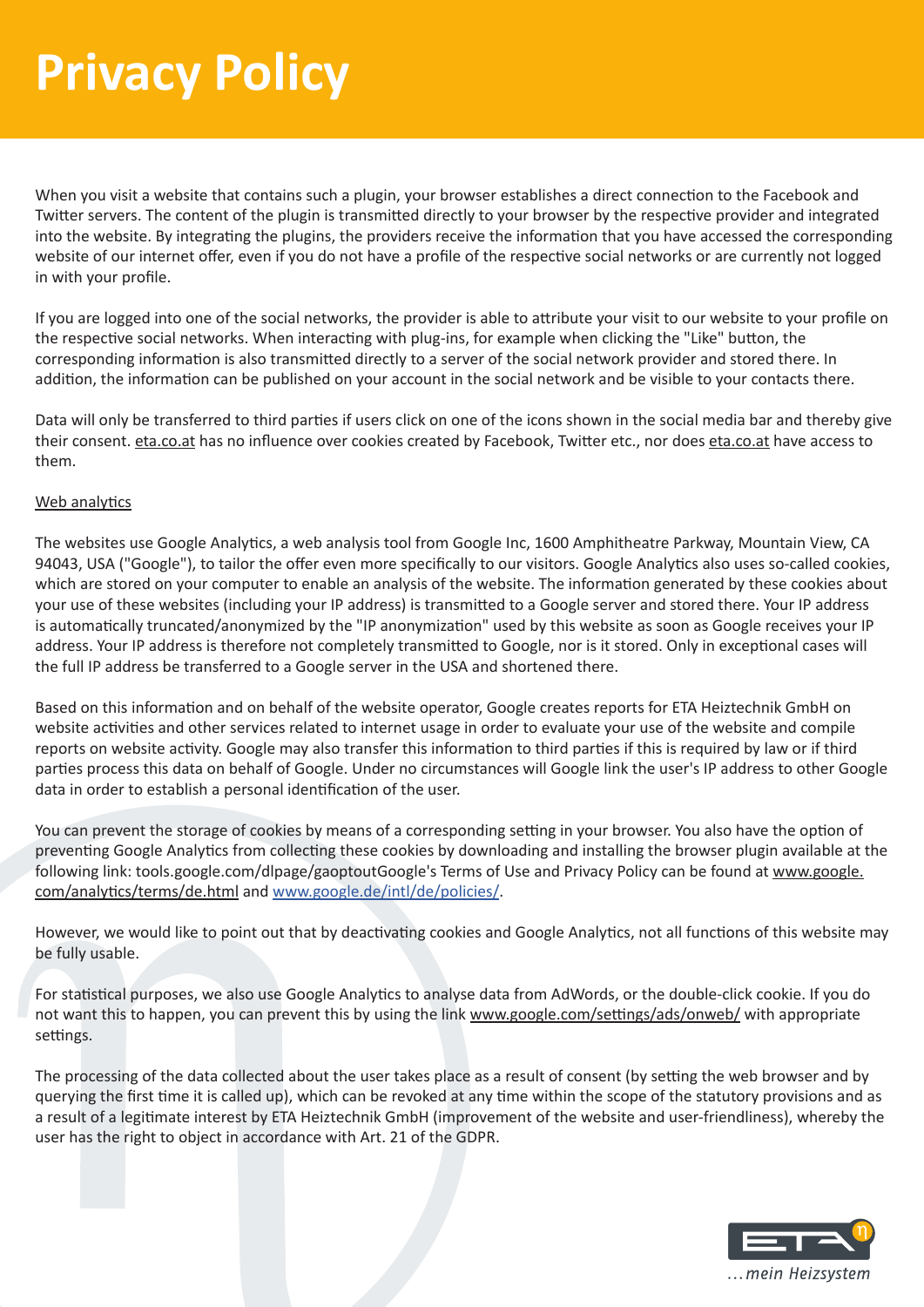### Google Maps

Our website uses "Google Maps" from Google Inc, 1600 Amphitheatre Parkway, Mountain View, CA 94043, USA ("Google").

Each time you access the Google Maps component, Google sets a cookie to process user settings and data when you view the page that includes the Google Maps component. As a rule, this cookie is not deleted when you close your browser, but expires after a certain time (session cookie) unless you delete it manually.

If you do not agree to this processing of your data, it is possible to deactivate the "Google Maps" service and thus prevent the transfer of data to Google. To do this, you must deactivate the JavaScript function in your browser. However, we would like to point out that in this case you will not be able to use the "Google Maps" component, or only to a limited extent.

The scope and purpose of this data collection, the further processing and use of the data by "Google" itself and the use of "Google Maps" and the information obtained via "Google Maps" can be found in the data protection information from Google and the Google Terms of Use, which you can access at www.google.de/intl/de/policies/terms/regional.html or at www.google.com/intl/de\_en/help/terms\_maps.html.

### YouTube videos

Our website includes YouTube videos that are stored on "www.youtube.com" and can be played directly from our website. We use the option "extended data protection mode" provided by YouTube, i.e.no data about you as a user will be transferred to YouTube if you do not play the videos. Only when you play the videos are YouTube cookies stored on your computer and data transferred to the YouTube operator Google Inc, 1600 Amphitheatre Parkway, Mountain View, CA 94043, USA ("Google"). If you play videos stored on YouTube, at least the following data will be transmitted to Google: IP address and cookie ID, the unique address of the website page you accessed, language setting of the browser, system date and time of the request and identification of your browser. The data transfer is independent of whether you are logged in to YouTube via a user account or whether no user account exists for you. If you are logged in, this data will be assigned directly to your account. You can prevent this allocation by logging out before pressing the play button. Google stores this data as usage profiles and uses it for the purposes of advertising, market research and/or demand-oriented design of its website. You have a right of objection to the creation of these user profiles, which you must address directly to Google as the operator of YouTube. More information about YouTube's privacy policy is available at www.google.at/ intl/de/policies/privacy/. By playing the YouTube videos you agree to data processing by Google. ETA Heiztechnik GmbH does not process the data concerned.

### **6. Inquiries to and use of services provided by ETA Heiztechnik GmbH**

### Brochure request

You can order brochures via an online form at www.eta.co.at. In this case, the information you provide will be stored for the purpose of processing your brochure request and the duration thereof. This will not be transferred to third parties.

### Training / factory tour requests

You can make an enquiry about training / factory tours at www.eta.co.at. In this case, the information you provide will be stored for the purpose of processing your enquiry and the duration thereof. This data will not be transferred to third parties.

### Training feedback

You can provide feedback relating to training / factory tours via an online form at www.eta.co.at. In this case, the information you provide will be stored for the purpose of processing your feedback and the duration thereof. This data will not be transferred to third parties.